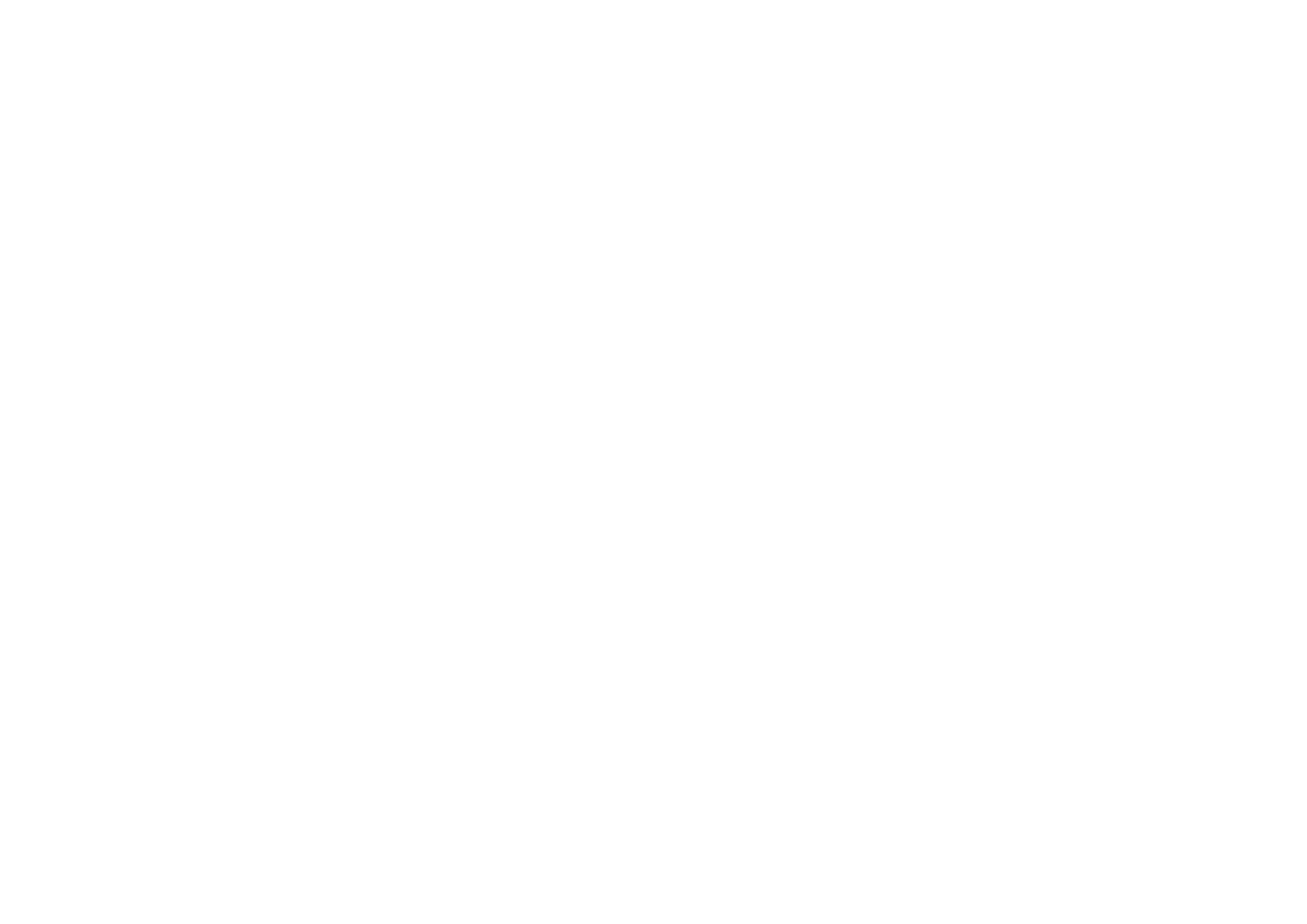## **Sample Size: 1692 GB Adults Fieldwork: 8th - 9th August 2016**

|                                                                                                                                           |                               | <b>Marital status</b> |                      |                                    |                 |                |                      |                      |  |  |  |
|-------------------------------------------------------------------------------------------------------------------------------------------|-------------------------------|-----------------------|----------------------|------------------------------------|-----------------|----------------|----------------------|----------------------|--|--|--|
|                                                                                                                                           | <b>Total</b>                  | <b>Married</b>        | Living as<br>married | Separated (after<br>being married) | <b>Divorced</b> | Widowed        | <b>Never married</b> | Civil<br>Partnership |  |  |  |
| <b>Weighted Sample 1692</b>                                                                                                               |                               | 724                   | 224                  | 39                                 | 122             | 63             | 499                  | 20                   |  |  |  |
| Unweighted Sample 1692                                                                                                                    |                               | 752                   | 228                  | 37                                 | 125             | 57             | 473                  | 20                   |  |  |  |
|                                                                                                                                           | %                             | $\frac{9}{6}$         | $\frac{9}{6}$        | %                                  | $\frac{0}{6}$   | $\frac{9}{6}$  | $\frac{9}{6}$        | $\frac{9}{6}$        |  |  |  |
| If you receive a wedding invitation but there                                                                                             |                               |                       |                      |                                    |                 |                |                      |                      |  |  |  |
| is no information or guidance on presents,                                                                                                |                               |                       |                      |                                    |                 |                |                      |                      |  |  |  |
| which one of the following are you most                                                                                                   |                               |                       |                      |                                    |                 |                |                      |                      |  |  |  |
| likely to do?                                                                                                                             |                               |                       |                      |                                    |                 |                |                      |                      |  |  |  |
| Give money to the couple                                                                                                                  | 28                            | 30                    | 27                   | 19                                 | 26              | 28             | 21                   | 28                   |  |  |  |
| Give a gift voucher                                                                                                                       | 26                            | 30                    | 30                   | 39                                 | 17              | 33             | 23                   | 49                   |  |  |  |
| Buy a boxed present                                                                                                                       | 21                            | 19                    | 24                   | 13                                 | 25              | 21             | 22                   | 10                   |  |  |  |
| Don't give anything                                                                                                                       | 3                             | $\overline{2}$        | 3                    | 6                                  | 4               | $\mathbf 0$    | 5                    | 0                    |  |  |  |
| Donate money to a charity                                                                                                                 | $\mathbf{2}$                  | $\overline{2}$        | $\mathbf{1}$         | 0                                  | 3               | $\mathbf 0$    | 3                    | $\overline{7}$       |  |  |  |
| Other [see 'Present Other' Tab]                                                                                                           | 7                             | 8                     | 5                    | 3                                  | 13              | 6              | 5                    | 0                    |  |  |  |
| Don't know                                                                                                                                | 14                            | 10                    | 10                   | 20                                 | 11              | 12             | 21                   | 6                    |  |  |  |
| Do you think it is or is not acceptable for<br>couples to?<br>Register a list of gifts they would like to<br>receive as wedding presents? |                               |                       |                      |                                    |                 |                |                      |                      |  |  |  |
| Is acceptable                                                                                                                             | 74                            | 78                    | 74                   | 65                                 | 75              | 81             | 66                   | 62                   |  |  |  |
| Is not acceptable                                                                                                                         | 16                            | 15                    | 17                   | 17                                 | 17              | 17             | 18                   | $\overline{7}$       |  |  |  |
| Don't know                                                                                                                                | 10                            | 6                     | 10                   | 19                                 | 8               | $\overline{2}$ | 15                   | 31                   |  |  |  |
| 15<br>2015                                                                                                                                | July 14- Aug<br>$8-9$<br>2016 |                       |                      |                                    |                 |                |                      |                      |  |  |  |
| Ask for money instead of wedding presents?                                                                                                |                               |                       |                      |                                    |                 |                |                      |                      |  |  |  |
| 68<br>Is acceptable                                                                                                                       | 59                            | 63                    | 60                   | 58                                 | 52              | 53             | 55                   | 63                   |  |  |  |
| 23<br>Is not acceptable                                                                                                                   | 29                            | 28                    | 29                   | 31                                 | 42              | 35             | 26                   | 20                   |  |  |  |
| 9<br>Don't know                                                                                                                           | 13                            | 10                    | 11                   | 11                                 | 6               | 12             | 19                   | 17                   |  |  |  |
| Which one of the following would you prefer<br>to have at a wedding reception?                                                            |                               |                       |                      |                                    |                 |                |                      |                      |  |  |  |
| Formal sit-down meal                                                                                                                      | 47                            | 53                    | 47                   | 47                                 | 43              | 69             | 39                   | 36                   |  |  |  |
| Catered buffet                                                                                                                            | 37                            | 34                    | 35                   | 41                                 | 42              | 29             | 41                   | 57                   |  |  |  |
| Asking guests to contribute by making food                                                                                                | 3                             | $\overline{4}$        | 3                    | $\overline{c}$                     | $\mathbf{1}$    | 1              | 3                    | 3                    |  |  |  |
| None of these                                                                                                                             | $\mathbf{2}$                  | $\overline{2}$        | $\overline{4}$       | 0                                  | 4               | $\mathbf 0$    | 3                    | 0                    |  |  |  |
| Don't know                                                                                                                                | 10                            | 8                     | 11                   | 9                                  | 10              | 1              | 14                   | 3                    |  |  |  |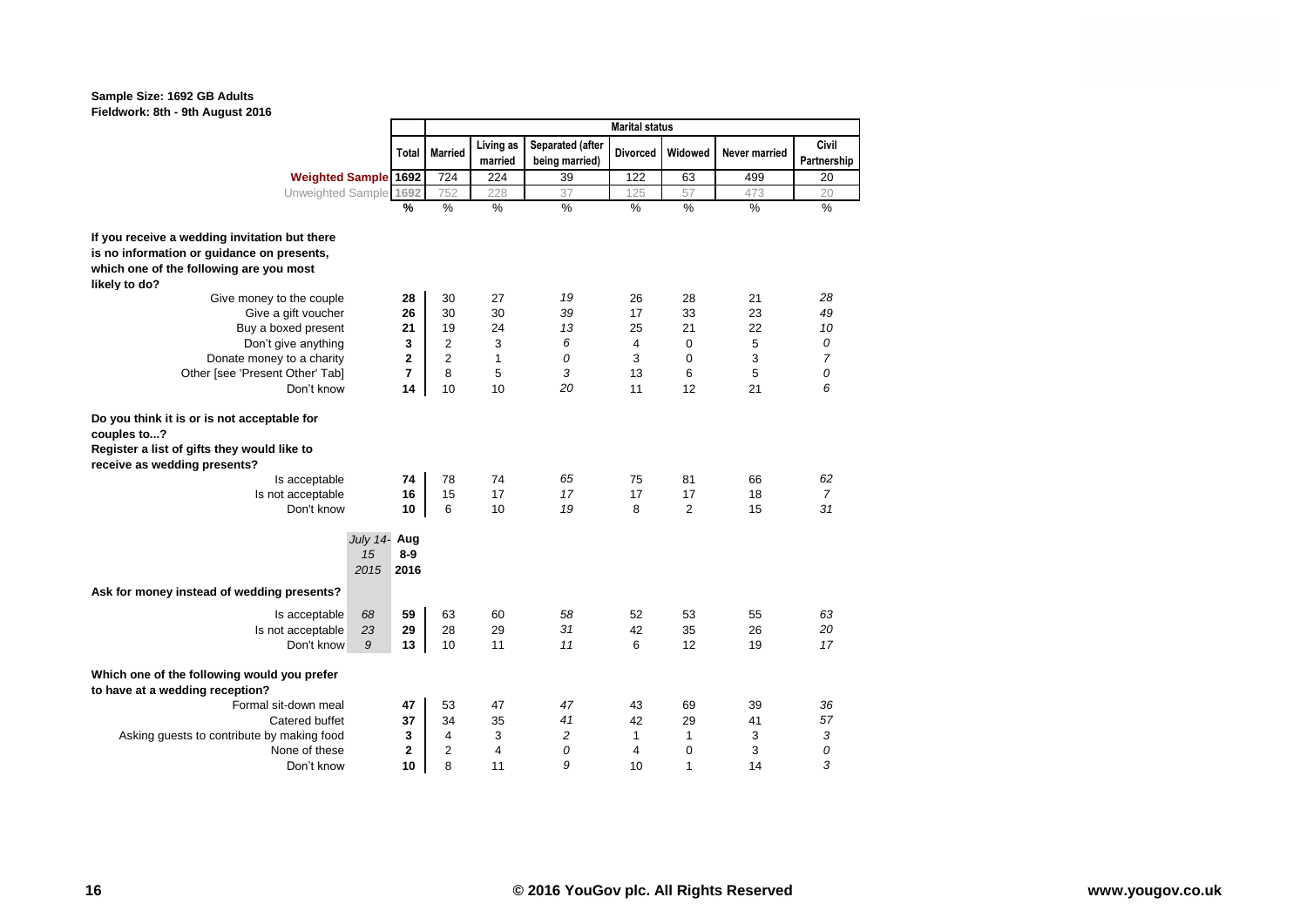

## **Sample Size: 1692 GB Adults Fieldwork: 8th - 9th August 2016**

|                                                                                                                                    |              | <b>EU Ref Vote</b> |     | <b>Vote in 2015</b> |         |     |            | Gender | Age            |                                              |     |     | <b>Social Grade</b> |                | Region |     |             |                  |                     |              |          |
|------------------------------------------------------------------------------------------------------------------------------------|--------------|--------------------|-----|---------------------|---------|-----|------------|--------|----------------|----------------------------------------------|-----|-----|---------------------|----------------|--------|-----|-------------|------------------|---------------------|--------------|----------|
|                                                                                                                                    | Total        | Remain   Leave     |     | Did not<br>vote     | Con Lab |     | Lib<br>Dem |        |                | UKIP   Male   Female   18-24   25-49   50-64 |     |     |                     | $65+$          | ABC1   |     | C2DE London | Rest of<br>South | Midlands /<br>Wales | <b>North</b> | Scotland |
| <b>Weighted Sample 1692</b>                                                                                                        |              | 665                | 722 | 261                 | 477     | 396 | 102        |        | 163 819        | 873                                          | 196 | 722 | 418                 | 355            | 964    | 728 | 203         | 562              | 364                 | 408          | 156      |
| Unweighted Sample 1692                                                                                                             |              | 813                | 695 | 157                 | 469     |     |            | 163    | '55            | 937                                          | 168 | 741 | 435                 | 348            | 1023   | 669 | 168         | 572              | 371                 | 420          | 161      |
|                                                                                                                                    | %            | %                  | %   | %                   | %       | %   | %          | %      | %              | %                                            | %   | %   | %                   | %              | %      | %   | %           | %                | %                   | %            | %        |
| Which two or three of the following words, if<br>any, would you most associate with<br>weddings? (Please tick up to three options) |              |                    |     |                     |         |     |            |        |                |                                              |     |     |                     |                |        |     |             |                  |                     |              |          |
| Expensive                                                                                                                          | 66           | 70                 | 66  | 55                  | 67      | 67  | 63         | 68     | 62             | 69                                           | 58  | 64  | 68                  | 70             | 68     | 63  | 62          | 64               | 63                  | 70           | 71       |
| Romantic                                                                                                                           | 37           | 32                 | 40  | 41                  | 45      | 33  | 29         | 32     | 32             | 41                                           | 38  | 37  | 36                  | 39             | 37     | 38  | 33          | 42               | 35                  | 35           | 34       |
| Emotional                                                                                                                          | 36           | 34                 | 36  | 37                  | 39      | 36  | 34         | 36     | 29             | 42                                           | 26  | 34  | 38                  | 42             | 38     | 34  | 30          | 38               | 31                  | 39           | 38       |
| Hard work                                                                                                                          | 26           | 29                 | 26  | 21                  | 23      | 26  | 29         | 29     | 26             | 26                                           | 17  | 27  | 27                  | 27             | 26     | 27  | 24          | 28               | 23                  | 29           | 21       |
| Important                                                                                                                          | 22           | 20                 | 24  | 18                  | 30      | 19  | 24         | 20     | 23             | 21                                           | 17  | 16  | 24                  | 33             | 23     | 19  | 20          | 25               | 22                  | 19           | 19       |
| Fun                                                                                                                                | 20           | 23                 | 20  | 18                  | 19      | 20  | 29         | 18     | 19             | 21                                           | 21  | 22  | 19                  | 17             | 22     | 18  | 18          | 21               | 20                  | 19           | 24       |
| Exciting                                                                                                                           | 17           | 16                 | 16  | 22                  | 15      | 17  | 23         | 10     | 15             | 18                                           | 28  | 18  | 13                  | 12             | 15     | 18  | 18          | 16               | 18                  | 15           | 19       |
| <b>Boozy</b>                                                                                                                       | 14           | 14                 | 15  | 13                  | 13      | 14  | 16         | 17     | 17             | 11                                           | 13  | 17  | 14                  | 9              | 14     | 15  | 16          | 11               | 16                  | 16           | 16       |
| Outdated                                                                                                                           | 9            | 11                 |     | $\overline{7}$      | 6       | 10  |            | 8      | 10             | ⇁                                            | 10  | 8   | 9                   | 8              | 8      | 9   | 12          | 7                | 10                  | 7            | 10       |
| Boring                                                                                                                             | 8            | 9                  | 8   | 9                   | 5       | 10  | 9          | 11     | 9              | 8                                            | 9   | 9   |                     | 5              |        | 8   | 12          | 7                | 8                   | 9            | 9        |
| None of the above                                                                                                                  | $\mathbf{2}$ | $\overline{2}$     |     | $\overline{2}$      |         | 2   | 4          | 3      | $\overline{2}$ |                                              | 3   |     | 2                   | $\overline{2}$ |        | 2   | 3           |                  | 3                   |              |          |
| Don't know                                                                                                                         |              | 4                  | 2   | $\overline{ }$      | 2       | 5   | 2          | 5      | <u>т</u>       | $\overline{2}$                               | 12  | 5   | 3                   |                | 3      | 6   |             | 5                | 5                   | 4            |          |

*\*Any percentages calculated on bases fewer than 50 respondents do not represent a wide enough crosssection of the target population to be considered statistically reliable. These figures will be italicised.*